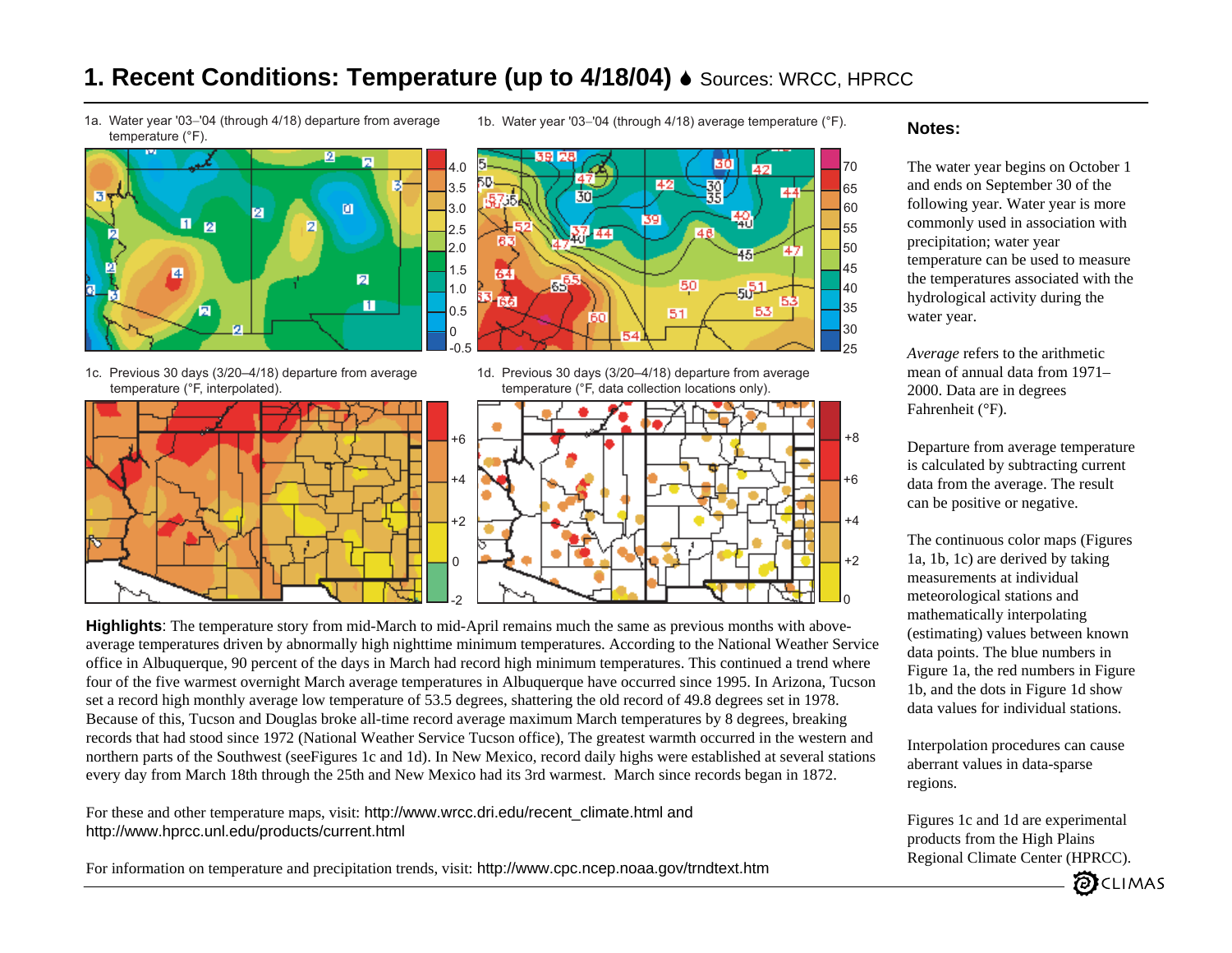# **2. Recent Conditions: Precipitation (up to 4/11/04)** 6 Source: High Plains Regional Climate Center

2a. Water year '03–'04 (through 4/18) percent of average precipitation (interpolated).



- 2c. Previous 30 days (3/20–4/18) percent of average precipitation (interpolated).
- 

2b. Water year '03–'04 (through 4/18) percent of average precipitation (data collection locations only).



2d. Previous 30 days (3/20–4/18) percent of average precipitation (data collection locations only).



**Highlights**: In the past month, the Southwest has seen above-average precipitation in most areas (see Figures 2c and 2d). The precipitation fell in a series of storms associated with an upper level low pressure system that slowly traversed the region in late March and early April. Another storm the following week produced heavy rain and snow with greatest totals in the southeastern half of New Mexico and southern Arizona. The April 2–3 storm produced 2.29 inches of rain in Albuquerque, breaking a record on the books since 1893. Not surprisingly, the rains also caused problems with street flooding and road damage causing New Mexico Governor Bill Richardson to declare Bernalillo County a disaster area and releasing \$750,000 to help with street and sewer repairs (*Albuquerque Journal*, April 10, 2004). The precipitation helped reduce the drought in many areas (see page 4) but the precipitation did not overcome the multi-year precipitation deficits we have experienced. Unfortunately, much of Arizona and many areas in New Mexico remain well below average for the current water year, creating concerns for future water needs.

For these and other precipitation maps, visit: http://www.hprcc.unl.edu/products/current.html

For National Climatic Data Center monthly precipitation and drought reports for Arizona, New Mexico, and the Southwest region, visit: http://lwf.ncdc.noaa.gov/oa/climate/research/2003/perspectives.html#monthly

#### **Notes:**

The water year begins on October 1 and ends on September 30 of the following year. As of October 1, 2003 we are in the 2004 water year. The water year is a more hydrologically sound measure of climate and hydrological activity than is the standard calendar year.

*Average* refers to the arithmetic mean of annual data from 1971–2000.

Percent of average precipitation is calculated by taking the ratio of current to average precipitation and multiplying by 100.

The continuous color maps (Figures 2a, 2c) are derived by taking measurements at individual meteorological stations and mathematically interpolating (estimating) values between known data points.

Interpolation procedures can cause aberrant values in data-sparse regions.

The dots in Figures 2b and 2d show data values for individual meteorological stations.

These figures are experimental products from the High Plains Regional Climate Center (HPRCC).

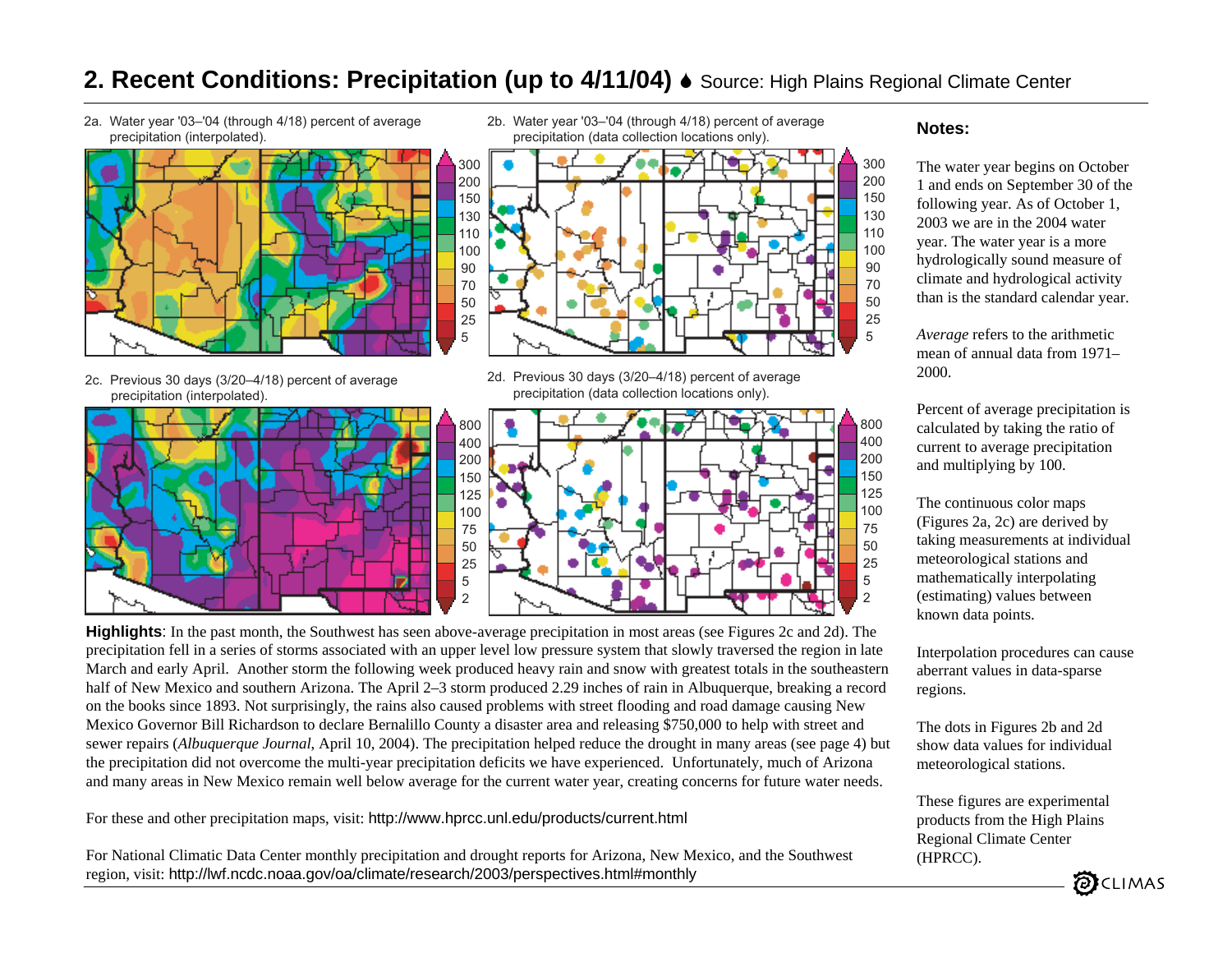## **3. Annual Precipitation Anomalies and Daily Event Totals** <sup>6</sup> Source: NOAA Climate Prediction Center

**Notes:** Based on a long-term average (1971–2000) of daily precipitation, these graphs contrast how much precipitation actually has accumulated at each station over the past year (beginning in mid-December 2002) with how much precipitation typically is received.

The top of each of the pairs of graphs shows average (dotted line) and actual (solid line) accumulated precipitation (i.e., each day's precipitation total is added to the previous day's total for a 365-day period). If accumulated precipitation is below the long-term average, the region between the long-term average and the actual precipitation is shaded brown, and if accumulated precipitation is above the long-term average, the region between the actual precipitation and the long-term average precipitation is shaded green.The green bars at the bottom of each of the pairs of graphs show the daily precipitation amounts (in both inches and millimeters) for the past year. Thus, one can get a sense of how frequent and intense individual precipitation events have been at the selected stations.

It is important to note that the scales for both the accumulated precipitation and the daily precipitation vary from station to station.

This type of graph is available for several other stations in Arizona and New Mexico as well as for many other places in the world. The graphs are updated daily by NOAA CPC at http://www.cpc.noaa.gov/products/global\_monitoring/precipitation/global\_precip\_accum.html.

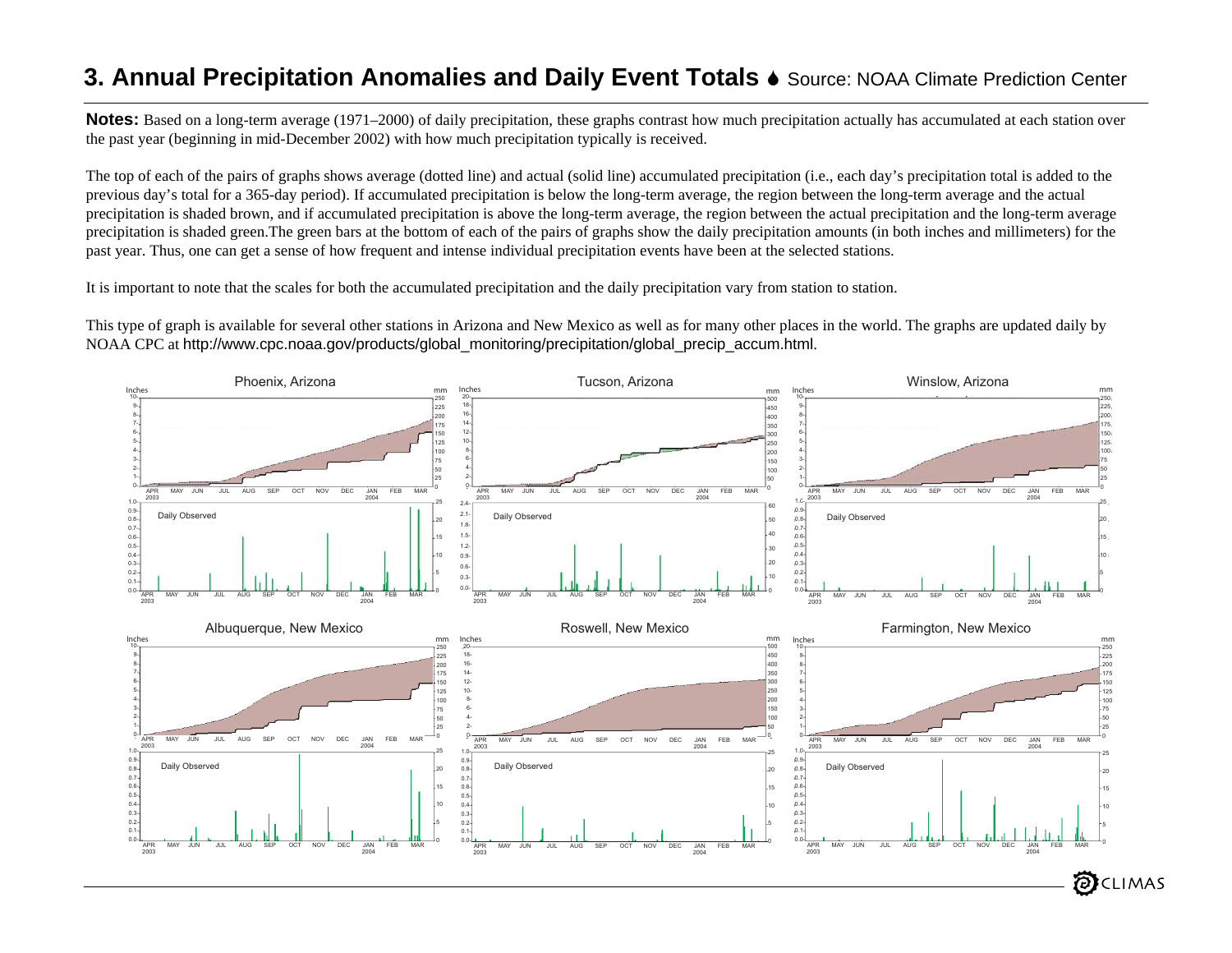

4. Drought Monitor for 04/15/04 (full size) and 03/18/04 (inset, lower left)

**Notes:**The U.S. Drought Monitor is released weekly (every Thursday) and represents data collected through the previous Tuesday. The larger map was released on 4/15 and is based on data collected through 4/13. The inset (lower left) shows the previous month's map. It was released on 3/18 and is based on data collected through 3/16.

The best way to monitor drought trends is to pay a weekly visit to the U.S. Drought Monitor website (see below).

The U.S. Drought Monitor maps are based on expert assessment of variables including (but not limited to) PDSI, soil moisture, streamflow, precipitation, and measures of vegetation stress, as well as reports of drought impacts. It is a joint effort of the United States Department of Agriculture (USDA), the National Drought Mitigation Center (NDMC) and the National Oceanic and Atmospheric Administration (NOAA) a division of the U.S. Department of Commerce. The author of this month's monitor is Mark Svoboda from NDMC.

**Highlights**: The rains of late March and early April (see page 2) brought welcome relief to drought conditions in southeastern New Mexico, changing many areas by as much as two drought classifications. However, while the agricultural drought status is lessening, the hydrologic facets of our long-term drought remain intact. As reported by the *Associated Press* (April 5, 2004), Charlie Liles, chief meteorologist at the Albuquerque National Weather Service office commenting on the early April storms said, "I think we'll see some short-term benefits, especially on the range and pasture land out in the eastern plains. As far as the long-term effect, it's kind of a drop in the bucket. You just can't take a five year drought and fix it with a wet weekend." Despite the rains, USDA officials placed Arizona range and pasture conditions in the "mostly fair" category—similar to last month. Poor range conditions are causing reduced grazing permits in many National Forests. In New Mexico, permit reductions range from one-third to one-half the cattle grazed a decade ago. Things are worse in Arizona with a 90 percent reduction in the Tonto National Forest and a grazing moratorium in parts of the Gila National Forest (*Albuquerque Journal*, March 28, 2004).

Animations of the current and past weekly drought monitor maps can be viewed at: http://www.drought.unl.edu/dm/monitor.html

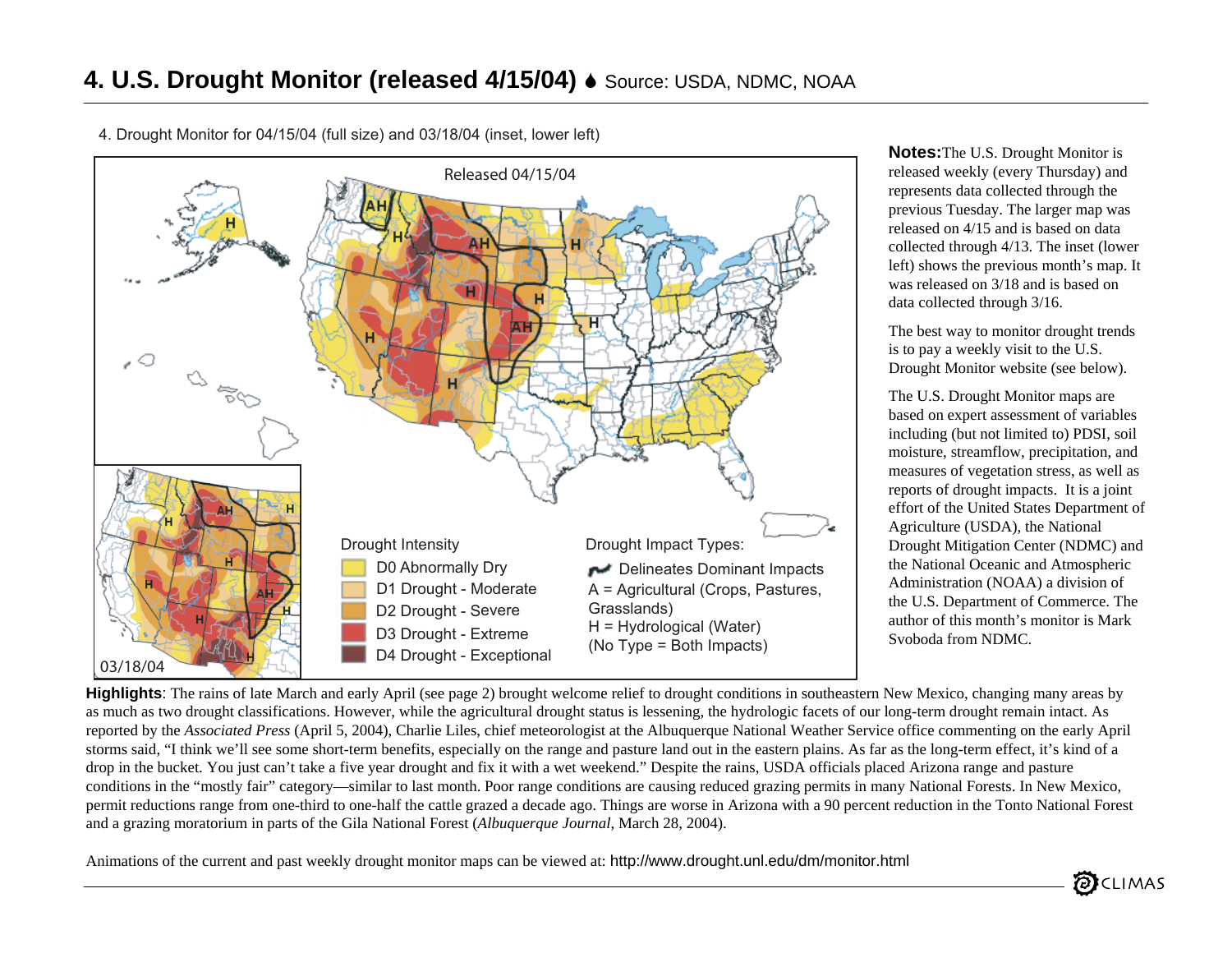# **5. Drought: Recent Drought Status for New Mexico (updated 03/17/04) • Source: New Mexico NRCS**



**Notes:** New Mexico drought status maps are produced by the New Mexico Drought Monitoring Workgroup (NMDMW). As with the U.S. Drought Monitor maps (see page 4), the New Mexico maps are based on expert assessment of variables including, but not limited to, precipitation, drought indices, reservoir levels, and streamflow. The New Mexico drought status maps (http://www.nm.nrcs.usda.gov/snow/drought/drought.html) are produced monthly. When near-normal conditions exist, they are updated quarterly. Information on Arizona drought can be found at: http://www.water.az.gov/gdtf/

**Highlights:** New Mexico meteorological drought status (left map) has remained the same since last month. Hydrological drought status (right map) has improved (from emergency to warning) in the San Juan River Basin, due chiefly to relatively consistent near to above-average snowpack in that basin, and early-April precipitation. According to the USDA, 42 percent of New Mexico range and pasture land is in poor to very poor condition, in contrast with 86 percent in poor to very poor condition before the early-April storms. According to the National Weather Service Albuquerque forecast office, the greatest benefit from the early-April precipitation was an improvement in soil moisture. The *Albuquerque Journal* (April 6, 2004), reported that Santa Fe, New Mexico is proposing a new pilot project aimed at encouraging less water consumption. The project would evaluate the concept of residential water budgets as a replacement for restrictions, such as limits on outdoor watering. Household water allocations would depend upon household size, time of year, and whether drought has caused a water emergency. Each household would be allotted a certain amount of water to use. If that amount is exceeded, the household would be required to pay surcharges. The water budget technique leaves the determination of specific water use in the hands of the water user, which eliminates the need for "water police." CLIMAS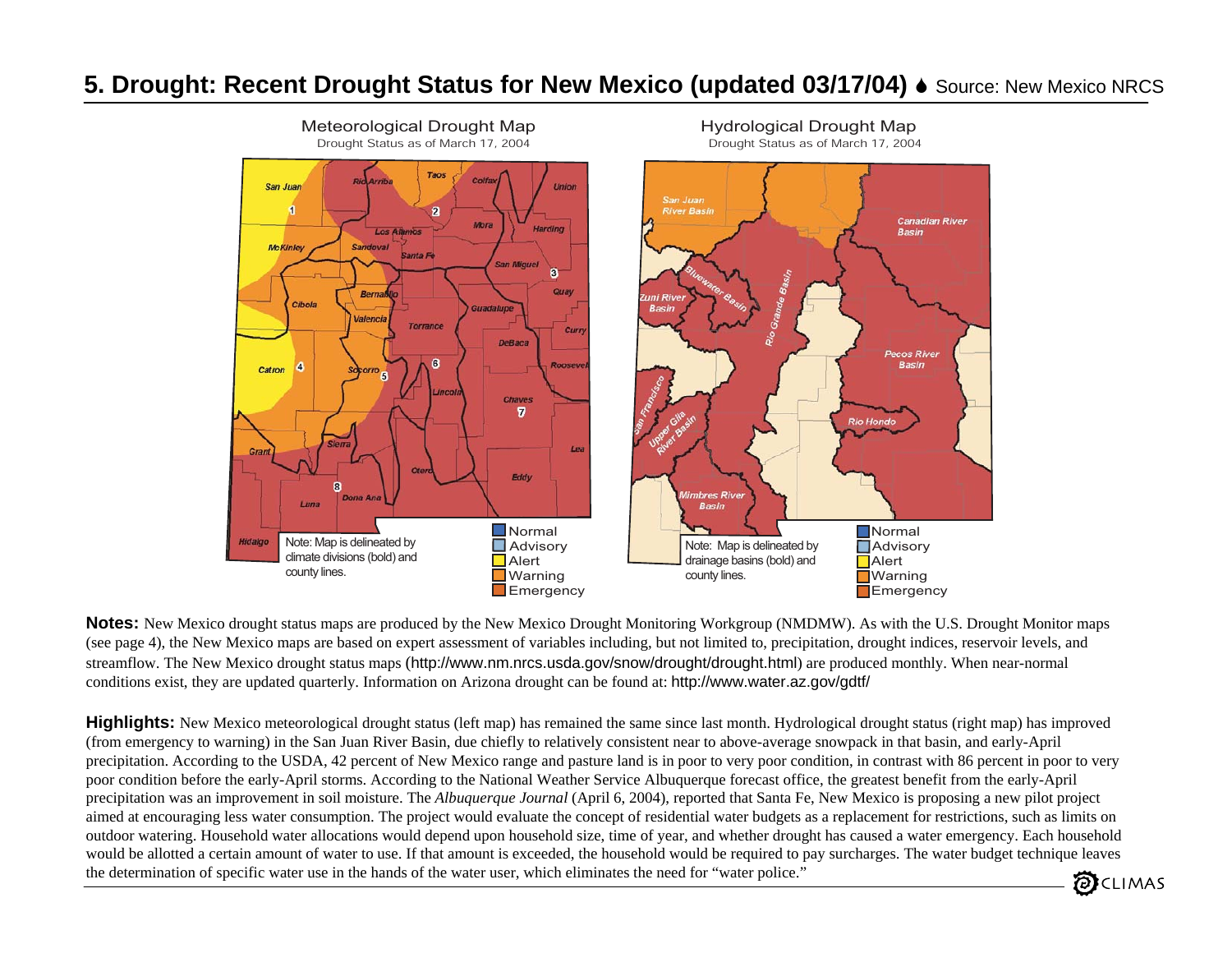# **6. Arizona Reservoir Levels (through the end of March 2004) ♦** Source: USDA NRCS



**Notes:** Reservoir reports are updated monthly and are provided by the National Water and Climate Center (NWCC) of the U.S. Department of Agriculture's Natural Resource Conservation Service (NRCS). Portions of the information provided in this figure can be accessed at the NRCS website: http://www.wcc.nrcs.usda.gov/wsf/reservoir/resv\_rpt.html

As of 4/08/04, Arizona's report had been updated through the end of March.

For additional information, contact Tom Pagano of the NWCC-NRCS-USDA (tpagano@wcc.nrcs.usda.gov; 503-414-3010) or Larry Martinez, NRCS, USDA, 3003 N. Central Ave, Suite 800, Phoenix, Arizona 85012-2945; 602-280-8841; Larry.Martinez@az.usda.gov)

**Highlights**: Since last month, the Salt and Verde River systems have registered moderate increases in reservoir storage, due in part to early snowmelt and in part to early April precipitation. However, Salt and Verde River reservoirs will probably not gain much more storage from the spring runoff season.

Colorado River reservoirs registered decreases during the past month, due to below-average snowpack in the upper Colorado River Basin and spectacularly rapid early snowmelt in March. According to NRCS water supply specialist Larry Martinez, "…once the snowpack melts, any additional snow which comes in April will be too late to do any good to build reservoir storage at Lake Powell. This is a major disappointment." Lake Powell is at its lowest level since 1970, when the reservoir was still filling.

*American Rivers* declared the Colorado River the nation's most endangered river for 2004. In particular, the *American Rivers* report brought attention to water quality problems stemming from abandoned uranium tailings in Utah, a defunct warmunitions complex in Nevada, and septic-tank systems in river communities.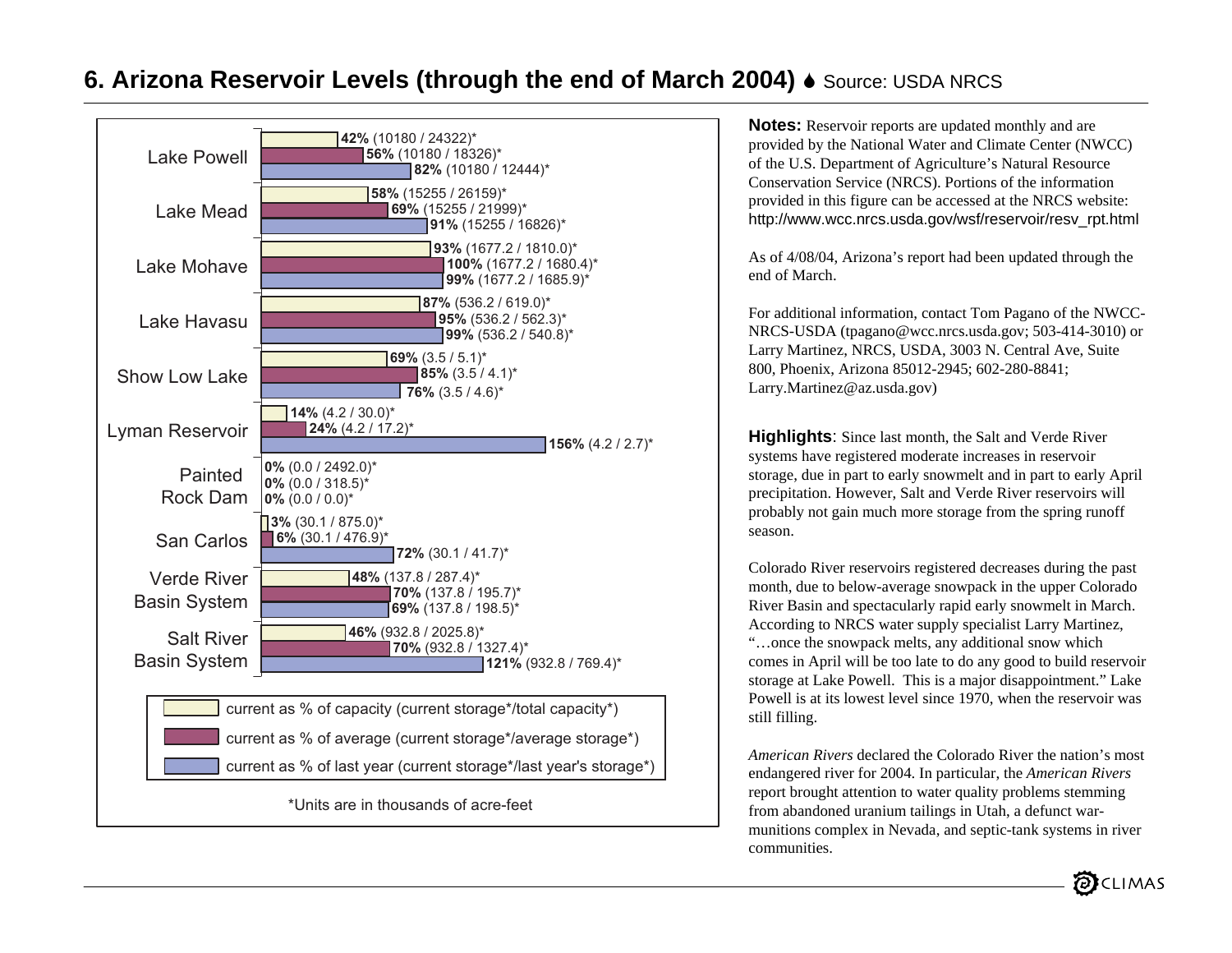## **7. New Mexico Reservoir Levels (through the end of March 2004) ♦ Source: USDA NRCS**



**Notes:** Reservoir reports are updated monthly and are provided by the National Water and Climate Center (NWCC) of the U.S. Department of Agriculture's Natural Resource Conservation Service (NRCS). Reports can be accessed at their website: http://www.wcc.nrcs.usda.gov/wsf/reservoir/resv\_rpt.html.

As of 4/08/04, New Mexico's report had been updated through the end of March.

For additional information, contact Tom Pagano of the NWCC-NRCS-USDA (tpagano@wcc.nrcs.usda.gov; 503-414-3010) or Dan Murray, NRCS, USDA, 6200 Jefferson NE, Albuquerque, NM 87109; 505-761-4436; Dan.Murray@nm.usda.gov)

**Highlights:** Many New Mexico reservoirs registered gains since last month. In fact, recent gains are probably larger than indicated by the graph at left, because the values in this graph do not take into account substantial early April precipitation. According to the National Weather Service Albuquerque forecast office, early April precipitation had major impacts only in the Pecos River Basin. Water supply experts are concerned about New Mexico water supply for irrigation; they point out that while mid-March snowmelt created slight increases in short-term total reservoir storage, the early snowmelt means that less snow water is available for late-spring runoff. Moreover, the storm system did little for the Upper Rio Grande Basin. Consequently, "this could well be one of the more limited irrigation seasons in recent memory," according to NRCS water supply specialists.

Ironically, Mexico announced on April 13 that it will release large amounts of water from the El Cuchillo and Cerro Prieto dams (*Arizona Daily Star*, April 14, 2004). These northeastern Mexico dams will release water too far south to be used by most Texas farmers. Also, the water will not help pay Mexico's outstanding water debt to the United States, according to the report.

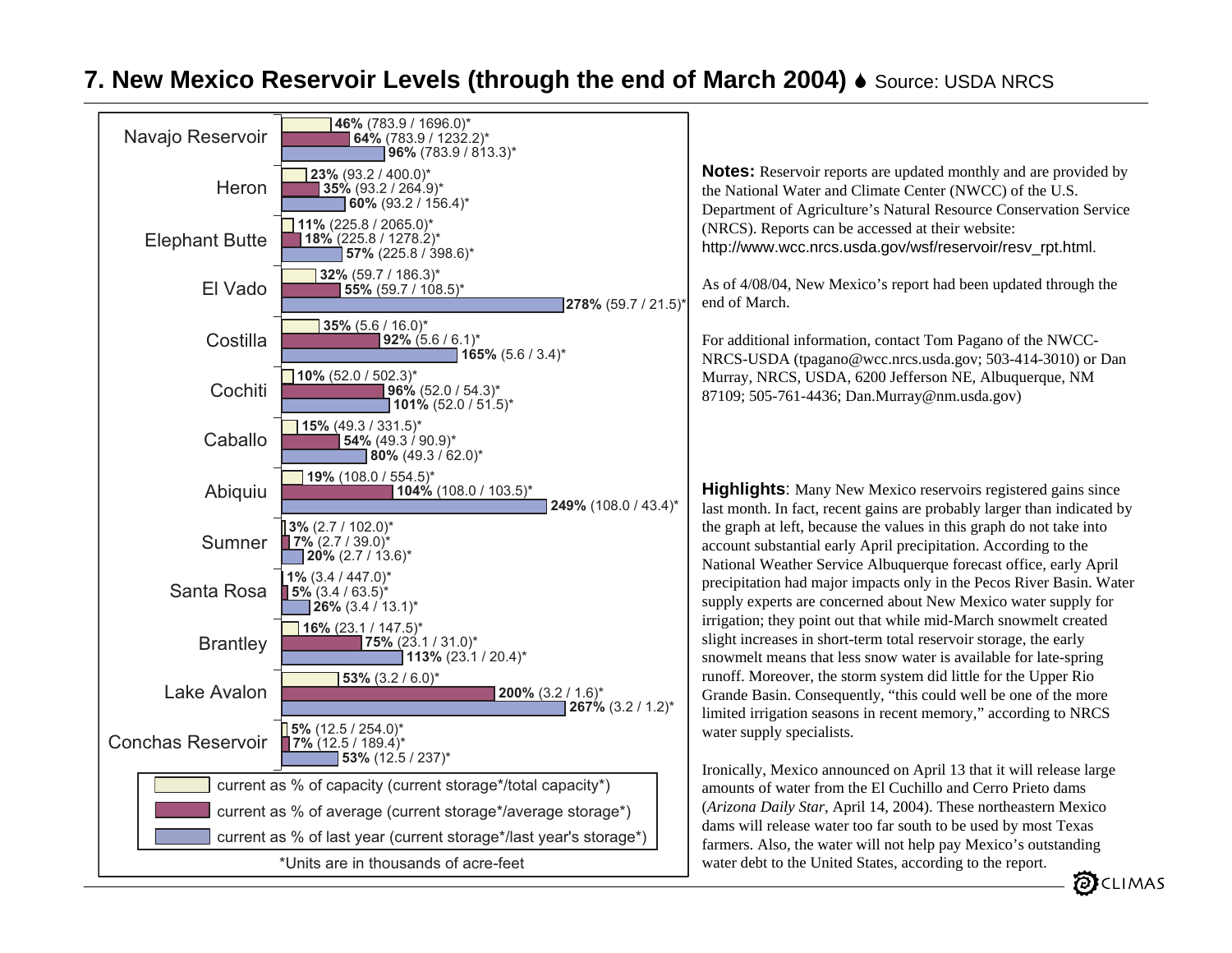## **8. Snowpack in the Southwestern United States (updated 4/13/04) ♦ Source: USDA NRCS, WRCC**

8. Basin average snow water content (SWC) for available monitoring sites as of 4/13/04 (percent of average).



**Highlights**: The cold cut-off low pressure system in early April increased snow water content (SWC) in many southwestern areas, except for Arizona. As of April 1, the Natural Resources Conservation Service (NRCS) shows little hope that the early-April storms will help the long-term water resource picture. During this time of year, it is most important to look at higher-elevation snowpack as a measure of future water resources. The Upper Rio Grande, the San Juan River headwaters, and the Animas River basin currently stand at 89, 88 and 88 percent respectively. In Arizona, most lower-elevation basins have already melted out, so SWC does not provide a good water resource measure right now. David Brandon, the National Weather Service hydrology forecaster for the Colorado River basin, called the snow melt situation "dismal" according to the *Las Vegas Review Journal*. He also suggested that it will take 16 straight years of average runoff (mainly from snow) to refill the current water deficit in Lake Powell.

For color maps of SNOTEL basin SWC, visit: http://www.wrcc.dri.edu/snotelanom/basinswe.html For a numeric version of the SWC map, visit: http://www.wrcc.dri.edu/snotelanom/basinswen.html For a list of river basin SWC and precipitation, visit: http://www.wrcc.dri.edu/snotelanom/snotelbasin

#### **Notes:**

The data shown on this page are from snowpack telemetry (SNOTEL) stations grouped according to river basin. These remote stations sample snow, temperature, precipitation, and other parameters at individual sites.

Snow water content (SWC) and snow water equivalent (SWE) are different terms for the *same* parameter.

The SWC in Figure 8 refers to the snow water content found at selected SNOTEL sites in or near each basin compared to the *average* value for those sites on this day. *Average* refers to the arithmetic mean of annual data from 197–-2000. SWC is the amount of water currently in snow. It depends on the density and consistency of the snow. Wet, heavy snow will produce greater SWC than light, powdery snow.

Each box on the map represents a river basin for which SWC data from individual SNOTEL sites have been averaged. Arizona and New Mexico river basins for which SNOTEL SWC estimates are available are numbered in Figure 8. The colors of the boxes correspond to the percent of average SWC in the river basins.

The dark lines within state boundaries delineate large river basins in the Southwest.

These data are provisional and subject to revision. They have not been processed for quality assurance. However, they provide the best available land-based estimates during the snow measurement season.

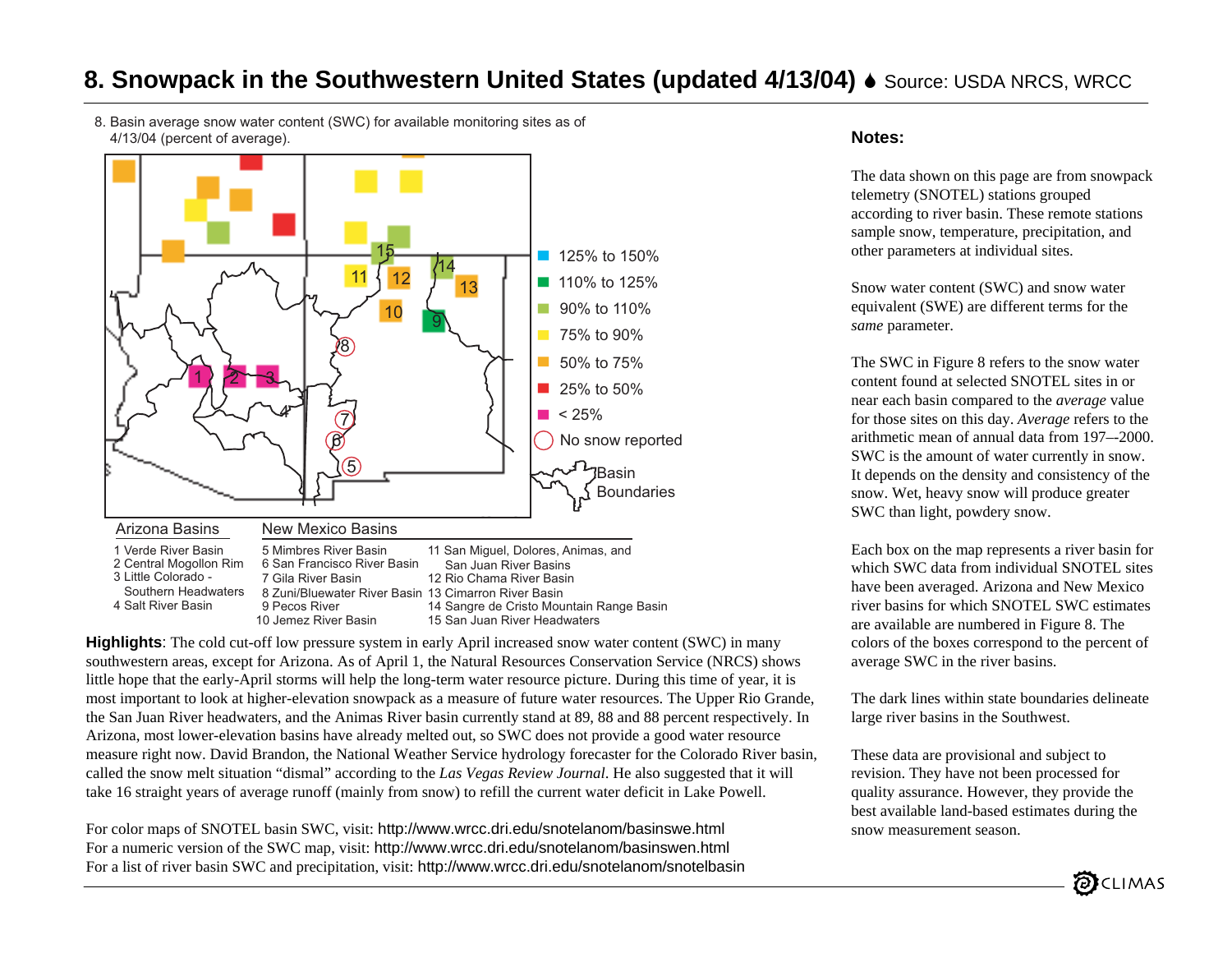# **9. Temperature: Multi-season Outlooks ♦** Source: NOAA Climate Prediction Center

Overlapping 3-month long-lead temperature forecasts (released 4/15/04).

9a. Long-lead national temperature forecast



9c. Long-lead national temperature forecast for July–September 2004.





9d. Long-lead national temperature forecast for August–October 2004.



Percent Likelihoodof Above and BelowAverage Temperatures\*

| > 70%           |             |
|-----------------|-------------|
| $60\% - 69.9\%$ |             |
| $50\% - 59.9\%$ | $A = Above$ |
| $40\% - 49.9\%$ |             |
| $33\% - 39.9\%$ |             |
| $33\% - 39.9\%$ | $B = Below$ |
| $40\% - 49.9\%$ |             |

\*EC indicates no forecasted anomalies due to lack ofmodel skill.

#### **Notes:**

The NOAA CPC (National Oceanic and Atmospheric Administration Climate Prediction Center) outlooks predict the likelihood (chance) of above-average, average, and belowaverage temperature, but not the magnitude of such variation. The numbers on the maps do not refer to degrees of temperature.

In a situation where there is no forecast skill, one might look at average conditions in order to get an idea of what might happen. Using past climate as a guide to average conditions and dividing the past record into 3 categories, there is a 33.3 percent chance of aboveaverage, a 33.3 percent chance of average, and a 33.3 percent chance of below-average temperature.

Thus, using the NOAA CPC likelihood forecast, in areas with light brown shading there is a 33.3–40.0 percent chance of above-average, a 33.3 percent chance of average, and a 26.7–33.3 percent chance of belowaverage temperature.

The term *average* refers to the 1971– 2000 average. This practice is standard in the field of climatology.

Equal Chances (EC) indicates areas where reliability (i.e., the 'skill') of the forecast is poor and no anomaly prediction is offered.



probabilities of above-average temperatures for the Southwest. The forecasts for each overlapping season show maximum probabilities of above-average temperatures in western Arizona in excess of a 60 percent, including an extraordinary greater than 70 percent probability of above-average temperatures in northwestern Arizona during the July–September forecast period (Figure 9c); this means that there is very little chance of below-average seasonal temperatures during July-September. As 1971–2000 was one of the warmest periods on record, this implies a good chance of record warm seasonal temperatures in western Arizona during summer 2004. The International Research Institute for Climate Prediction (IRI) temperature forecasts (not pictured) show a similar pattern of increased probabilities of above-average temperatures for the Southwest, although IRI maximum probabilities (50–60 percent) are somewhat lower than those indicated by the CPC forecasts. The CPC predictions are based primarily on long-term temperature trends for the region and the likely continuation of neutral ENSO conditions (see page 14).

For more information on CPC forecasts, visit:

http://www.cpc.ncep.noaa.gov/products/predictions/multi\_season/13\_seasonal\_outlooks/color/churchill.html Please note that this website has many graphics and may load slowly on your computer. For IRI forecasts, visit: http://iri.columbia.edu/climate/forecast/net\_asmt/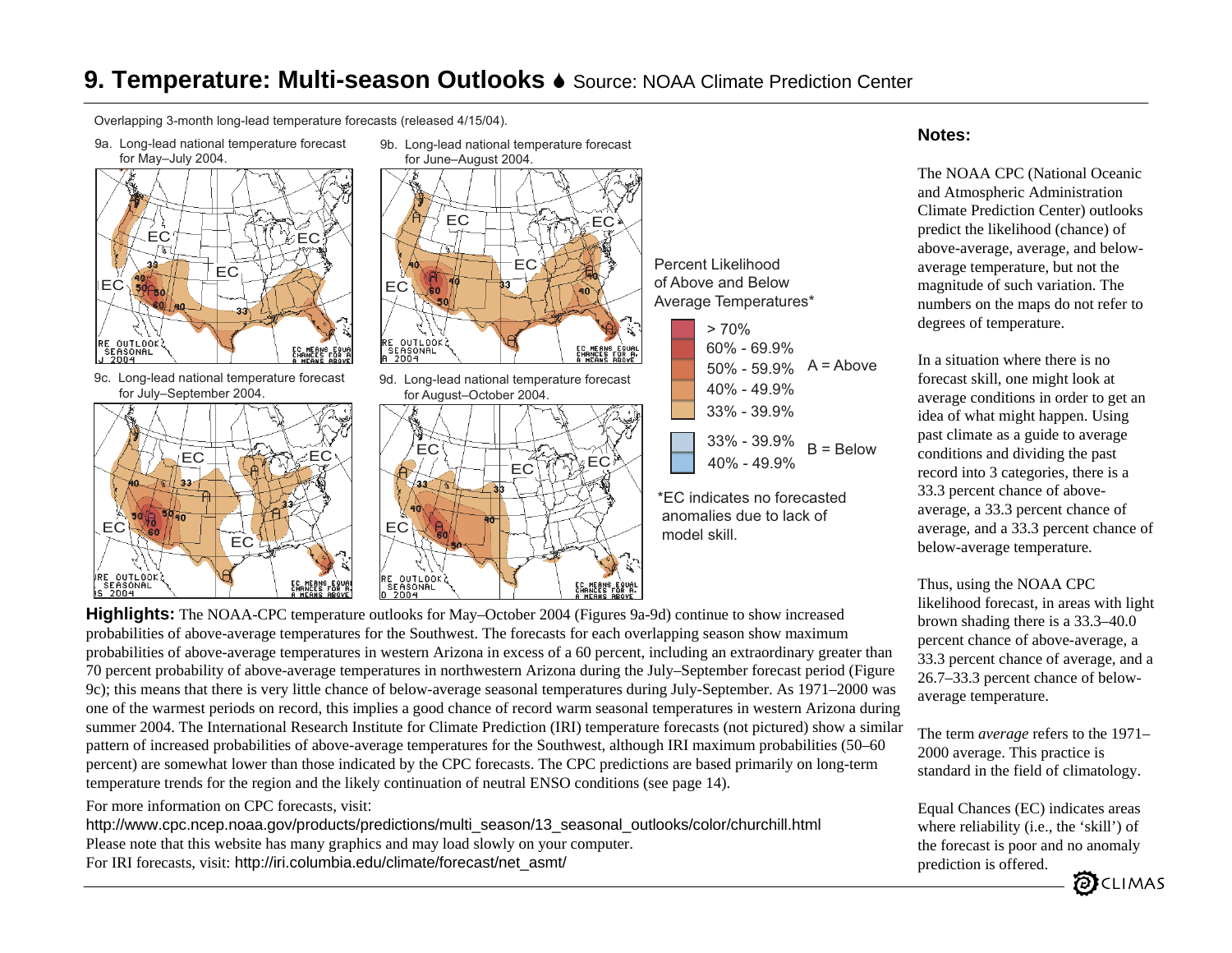## **10. Precipitation: Multi-season Outlooks** 6 Source: NOAA Climate Prediction Center

Overlapping 3-month long-lead precipitation forcasts (released 4/15/04).

10a. Long-lead U.S. precipitation forecast







EC



#### **Notes:**

The NOAA CPC (National Oceanic and Atmospheric Administration Climate Prediction Center) outlooks predict the likelihood (chance) of above-average, average, and belowaverage precipitation, but not the magnitude of such variation. The numbers on the maps do not refer to inches of precipitation.

In a situation where there is no forecast skill, one might look at *average* conditions in order to get an idea of what might happen. Using past climate as a guide to average conditions and dividing the past record into 3 categories, there is a 33.3 percent chance of aboveaverage, a 33.3 percent chance of average, and a 33.3 percent chance of below-average precipitation.

Thus, using the NOAA CPC likelihood forecast, in areas with light green shading there is a 33.3–40.0 percent chance of above-average, a 33.3 percent chance of average, and a 26.7–33.3 percent chance of belowaverage precipitation.

The term *average* refers to the 1971– 2000 average. This practice is standard in the field of climatology.

Equal Chances (EC) indicates areas where reliability (i.e., the 'skill') of the forecast is poor and no anomaly prediction is offered.



**Highlights**: The NOAA-CPC precipitation outlooks withhold judgment (EC) for the Southwest for May–October 2004 (Figures 10a-d). The only exception is a small region of slightly enhanced probabilities for below-average precipitation in northwestern Arizona during August–October (Figure 10d). The latter is based on the results of statistical models. The International Research Institute for Climate Prediction (IRI) precipitation forecast for this time period (not pictured) also withholds judgment for the May–October forecast period. There is historically low dynamical model forecast skill for forecasts made during the spring, especially during neutral ENSO conditions (see page 14). Moreover, summer precipitation in the Southwest is characterized by great spatial variability and little seasonal forecast skill. This summer, NOAA and the National Center for Atmospheric Researc h are leading an intensive effort to learn more about the behavior of the summer monsoon in the Southwest, and how to better predict monsoon precipitation. CLIMAS will keep you informed about the progress of the 2004 North American Monsoon Experiment (NAME).

EC

#### For more information, visit:

http://www.cpc.ncep.noaa.gov/products/predictions/multi\_season/13\_seasonal\_outlooks/color/churchill.html Please note that this website has many graphics and may load slowly on your computer. For more information about IRI experimental forecasts, visit: http://iri.columbia.edu/climate/forecast/net\_asmt/

EC

EC

B. 1 G

TION OUTLOOK<br>SEASONAL<br>O 2004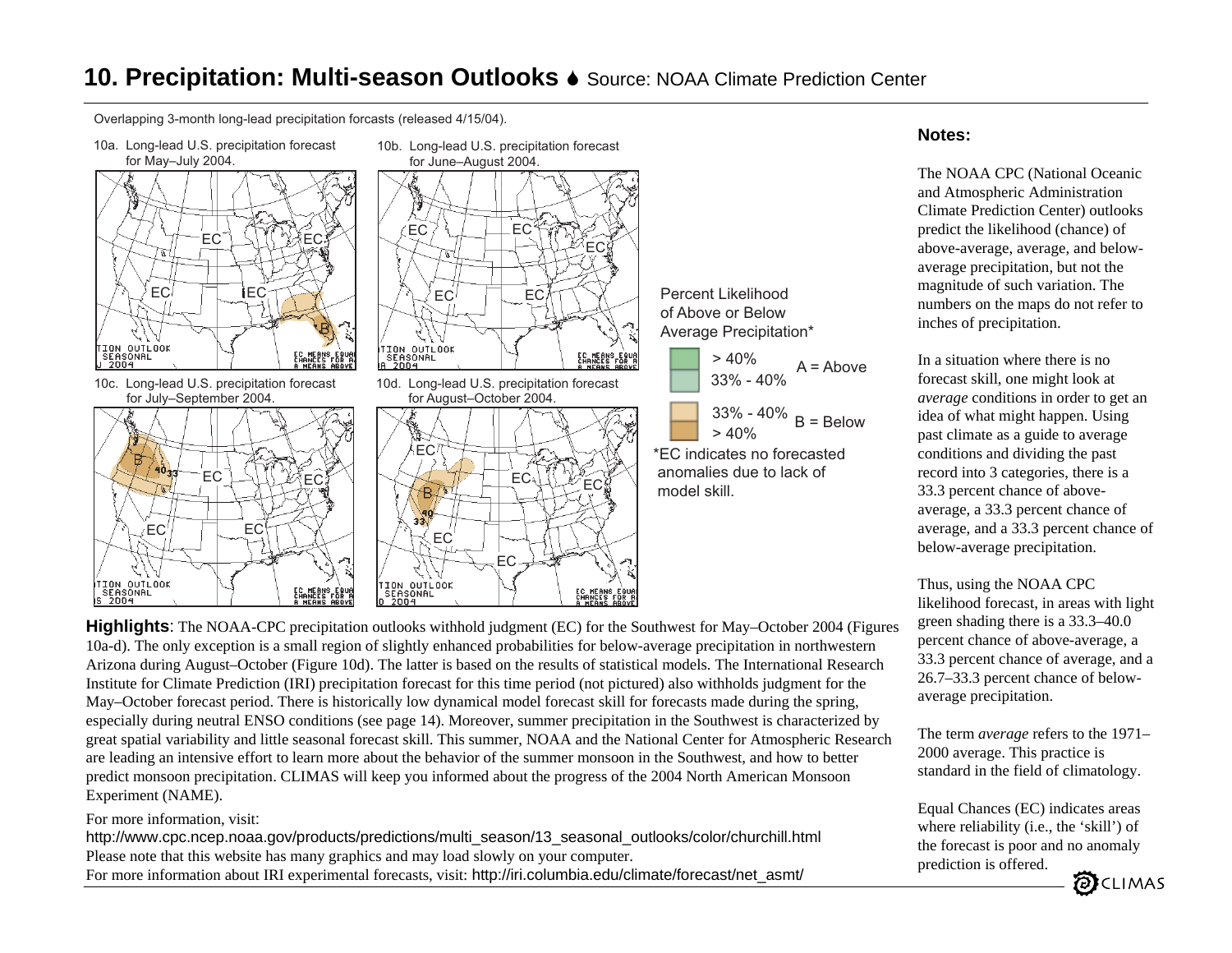# **11. Drought: Seasonal Drought and PHDI Outlook Maps**  $\bullet$  **Sources: NOAA-CPC, NCDC**

#### **Notes**:

The delineated areas in the Seasonal Drought Outlook (Fig. 11a) are defined subjectively and are based on expert assessment of numerous indicators,

including outputs of short- and long-term forecasting models.

Figures 11b-e are based on the Palmer Hydrological Drought Index (PHDI), which reflects long-term precipitation deficits. PHDI is a measure of reservoir and groundwater level impacts, which take a relatively long time to develop and to recover from drought. Figure 11b shows the current PHDI status for Arizona and New Mexico.

Figure 11c shows the amount of precipitation, in inches, needed over the next three months to change a region's PHDI status to –0.5 or greater—in other words, to end the drought. Regions shown in white have a current

PHDI value greater than –2.0 (e.g., in Figure 11b–e, these regions are not in hydrological drought).

The season in which the precipitation falls greatly influences the amount of precipitation needed to end a drought. For example, during a typically wet season more precipitation may be required to end a drought than during a typically dry season. Also, because soil moisture conditions generally are lower in the dry seasons, the precipitation needed to bring soil conditions back to normal may be less than that required to return soil moisture conditions to normal during a generally wetter season. Figure 11d shows the percent of average precipitation needed to end drought conditions in three months, based on regional precipitation records from 1961–1990. A region that typically experiences extreme precipitation events during the summer, for example, may be more likely to receive enough rain to end a drought than a region that typically is dry during the same season. The seasons with the greatest probability of receiving substantially more precipitation than average are those subject to more extreme precipitation events (such as hurricane-related rainfall), not necessarily those seasons that normally receive the greatest average amounts of precipitation. Figure 11e shows the probability, based on historical precipitation patterns, of regions in Arizona and New Mexico receiving enough precipitation in the next three months to end the drought. Note that these probabilities do not take into account atmospheric and climatic variability (such as El Niño-Southern Oscillation), which also influence seasonal precipitation probabilities.

**Highlights:** The U.S. Seasonal Drought Outlook (Figure 11a) indicates that drought is likely to persist throughout most of Arizona through July 2004. Improvement in conditions is expected for much of New Mexico and part of southeastern Arizona, as a result of copious early April precipitation in central and eastern New Mexico. There is a very low probability of completely ending drought as we enter the dry pre-monsoon season (Figure 11e); analyses for the April–September period (not shown) indicate increased probabilities (25–40 percent) of receiving precipitation required to end current drought conditions, especially for New Mexico, which receives more than half of its annual precipitation during the summer months.

For more information, visit: http://www.drought.noaa.gov/ and http://www.ncdc.noaa.gov/oa/climate/research/drought/drought.html

11a. Seasonal drought outlook through July 2004 (accessed 4/15).



11b. March 2004 PHDI conditions (accessed 4/15).



2.99

11d. Percent of average precipitation required to end current drought conditions in three months.



11c. Precipitation (in.) required to end cur- rent drought conditions in three months.



11e. Probability of receiving precipitation required to end current drought conditions in three months.



CLIMAS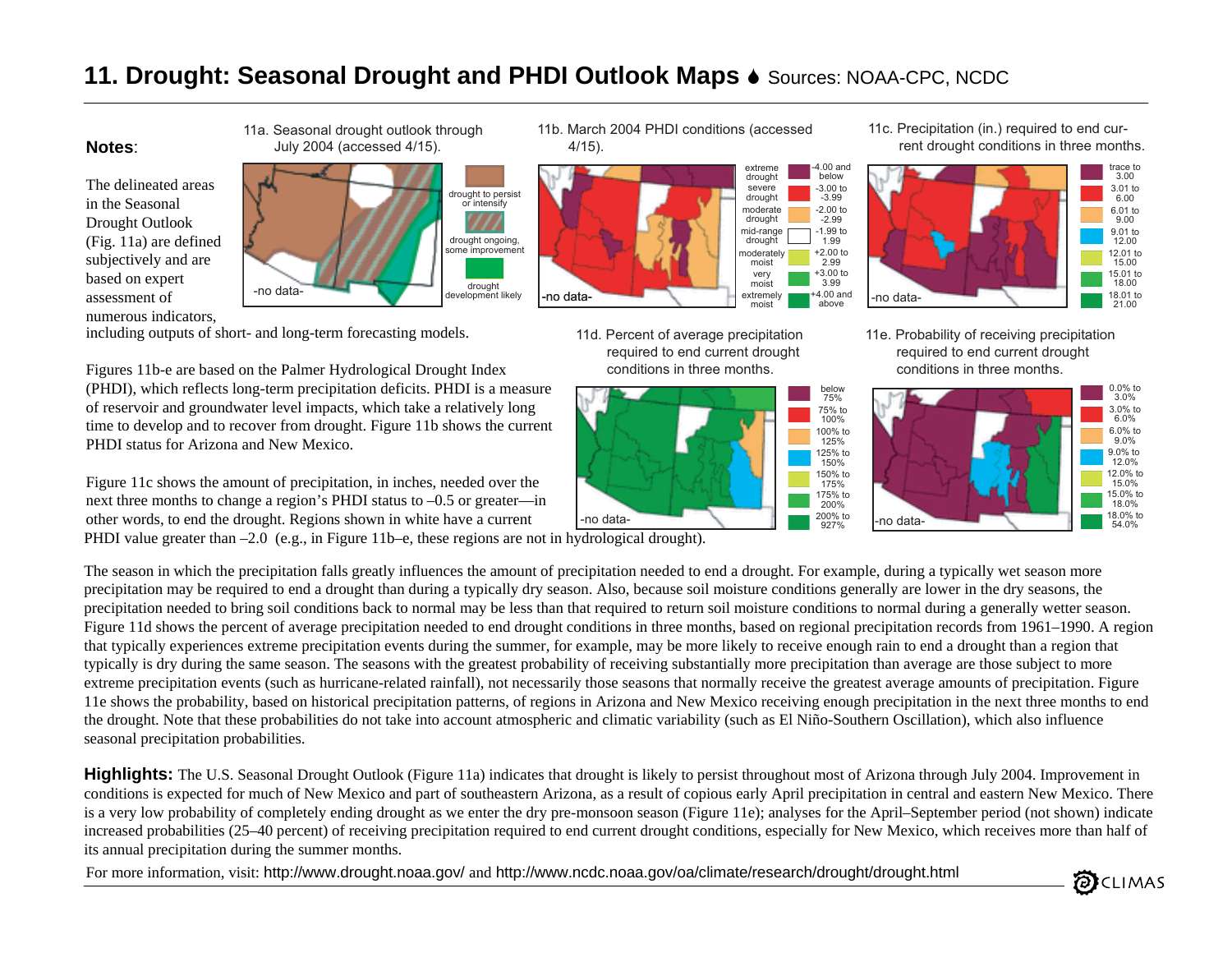### **12. Streamflow Forecast for Spring and Summer ♦** Source: USDA NRCS National Water and Climate Center

12a. NRCS spring and summer streamflow forecast as of 04/01/04 (percent of average).



12b. NRCS percent exceedence forecast chart for Lake Powell inflow (as of 04/05/04).



<sup>†</sup>associated forecasted streamflow volume (thousands of acre-feet) and percent of average volume.

**Highlights**: Below-average streamflow is predicted for virtually all Arizona and New Mexico river basins. Belowaverage snowpack and unseasonably warm temperatures have combined to create early snow meltout, which will increase short-term flows in some basins (notably in New Mexico); long-term flows for spring and summer are expected to be below average and Arizonans can expect reduced surface water supplies through the spring and summer water-use season. Inflow into Lake Powell is most likely to be around 50 percent of average; in an average year, Lake Powell receives around 8 million acre-feet of runoff between April and July, whereas the current forecast projects only around 4 million acre-feet between April and July. Las Vegas, Nevada, currently in a drought alert, is probably only one year away from a drought emergency, which would trigger more severe water-use restriction, according to the *Las Vegas Review-Journal* (April 9, 2004). Las Cruces, New Mexico has already put water restrictions into effect, in order to conserve water during the summer (*Associated Press*, April 1, 2004).

For state river basin streamflow probability charts, visit: http://www.wcc.nrcs.usda.gov/cgibin/strm\_cht.pl For information on interpreting streamflow forecasts, visit: http://www.wcc.nrcs.usda.gov/factpub/intrpret.html For western U.S. water supply outlooks, visit: http://www.wcc.nrcs.usda.gov/water/quantity/westwide.html

**Notes:** The forecast information provided in Figures 12a-c is updated monthly and is provided by the National Resources Conservation Service (NRCS). Unless otherwise specified, all streamflow forecasts are for streamflow volumes that would occur naturally without any upstream influences, such as reservoirs and diversions.

Each month, five streamflow volume forecasts are made by the NRCS for several river basins in the United States. These five forecasts correspond to standard *exceedence* percentages, which can be used as approximations for varying 'risk' thresholds when planning for short-term future water availability.

NRCS provides the 90, 70, 50, 30, and 10 percent exceedence streamflow volumes. Each exceedence percentage level corresponds to the following statement: "There is an (X) percent chance that the streamflow volume will exceed the forecast volume value for that exceedence percentage." Conversely, the forecast also implies that there is a (100-X) percent chance the volume will be less than this forecasted volume. In Figure 12c for example, there is a 30 percent chance that Rio Grande at Otowi Bridge will exceed 711.6 acre-feet of water (94 percent of average) between March and July and a 70 percent chance that it will not exceed that volume. Note that for an individual location, as the exceedence percentage declines, forecasted streamflow volume increases.

In addition to monthly graphical forecasts for individual points along rivers (Figures 12b and 12c), the NRCS provides a forecast map (Figure 12a) of basin-wide streamflow volume averages based on the forecasted 50 percent exceedence threshold.

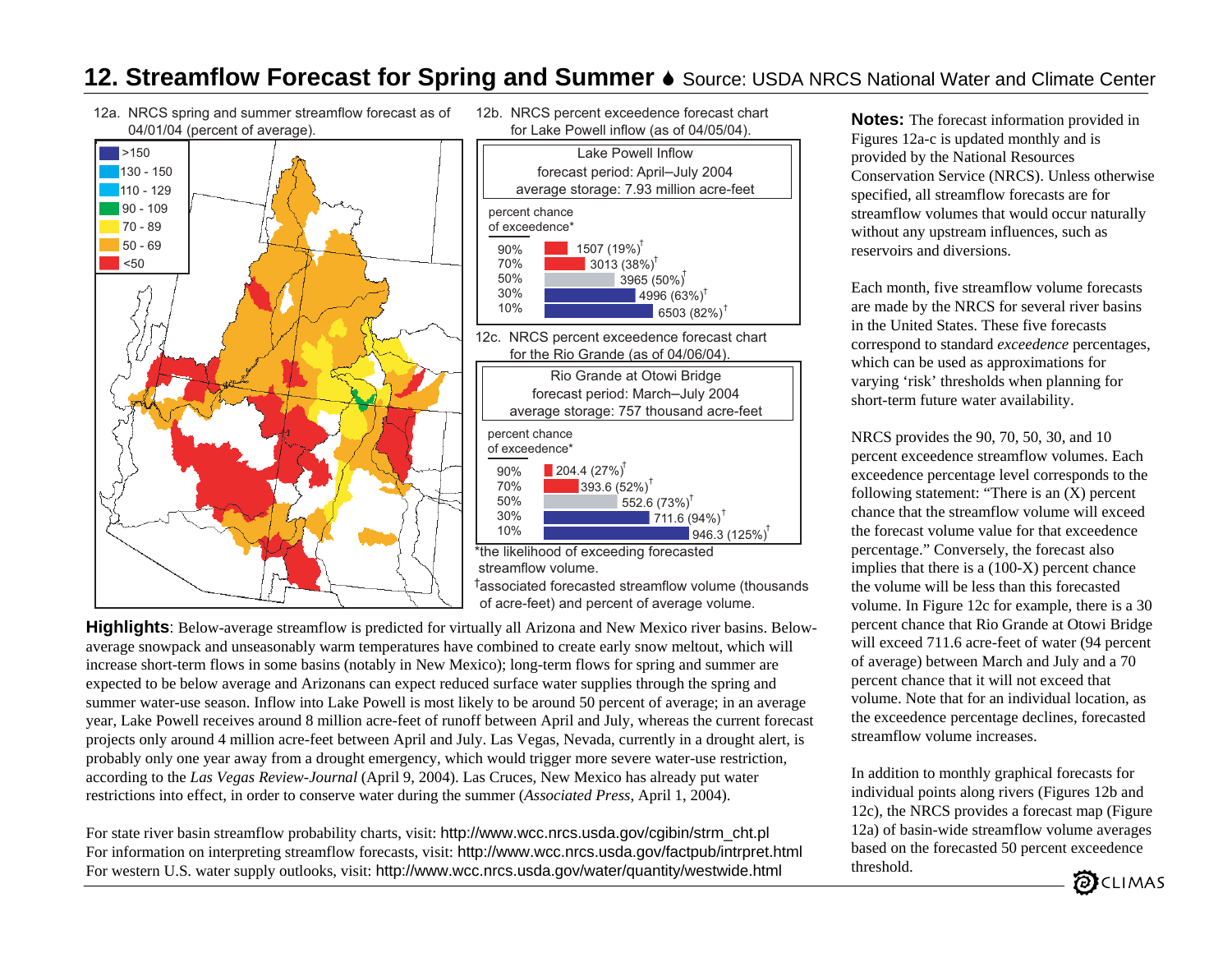#### **13. National Wildland Fire Outlook** 6 Source: National Interagency Coordination Center



**Notes:** The National Interagency Coordination Center (NICC) at the National Interagency Fire Center (NIFC) produces monthly (Figure 13a) wildland fire outlooks. These forecasts consider climate forecasts and surface-fuels conditions in order to assess fire potential. They are subjective assessments, based on synthesis of regional fire danger outlooks. The Southwest Coordination Center (SWCC) produces more detailed monthly subjective assessments for Arizona, New Mexico, and west Texas (Figure 13b).

**Highlights**: Although short-term fire potential for April, 2004 is expected to be near-normal for the Southwest (Figures 13a and 13b), large fire potential is above-normal for northern Arizona and northwestern New Mexico (not shown), according to the SWCC. Fire season (roughly May–early July) fire potential is expected to be abovenormal for most of Arizona and the western third of New Mexico. The expectation of above-normal fire potential is based on the following factors: underlying drought conditions, a below-average snowpack and early snowmelt, below-average winter and spring precipitation across most of Northern Arizona, enhanced fine fuel (e.g., grass) growth in the southern half of our region, and forecasts for increased probabilities of above-average temperatures during the late spring and summer months (see page 9). According to the SWCC, large fire (100 acres or more) potential will be near normal through much of April, then increase to above normal by mid-May and to significantly above normal during the latter half of May and June. The percentage of large fires requiring aggressive management will increase steadily throughout the season. SWCC fire specialists emphasize that due to underlying drought conditions, fire danger can increase rapidly during normal warm and dry periods of one week and less.

For more detailed discussions, visit the National Wildland Fire Outlook web page: http://www.nifc.gov/news/nicc.html and the Southwest Area Wildland Fire Operations (SWCC) web page: http://www.fs.fed.us/r3/fire/ For an array of climate and fire assessment tools, visit the Desert Research Institute program for Climate, Ecosystem, and Fire Applications (CEFA) web page: http://cefa.dri.edu/Assessment\_Products/assess\_index.htm CLIMAS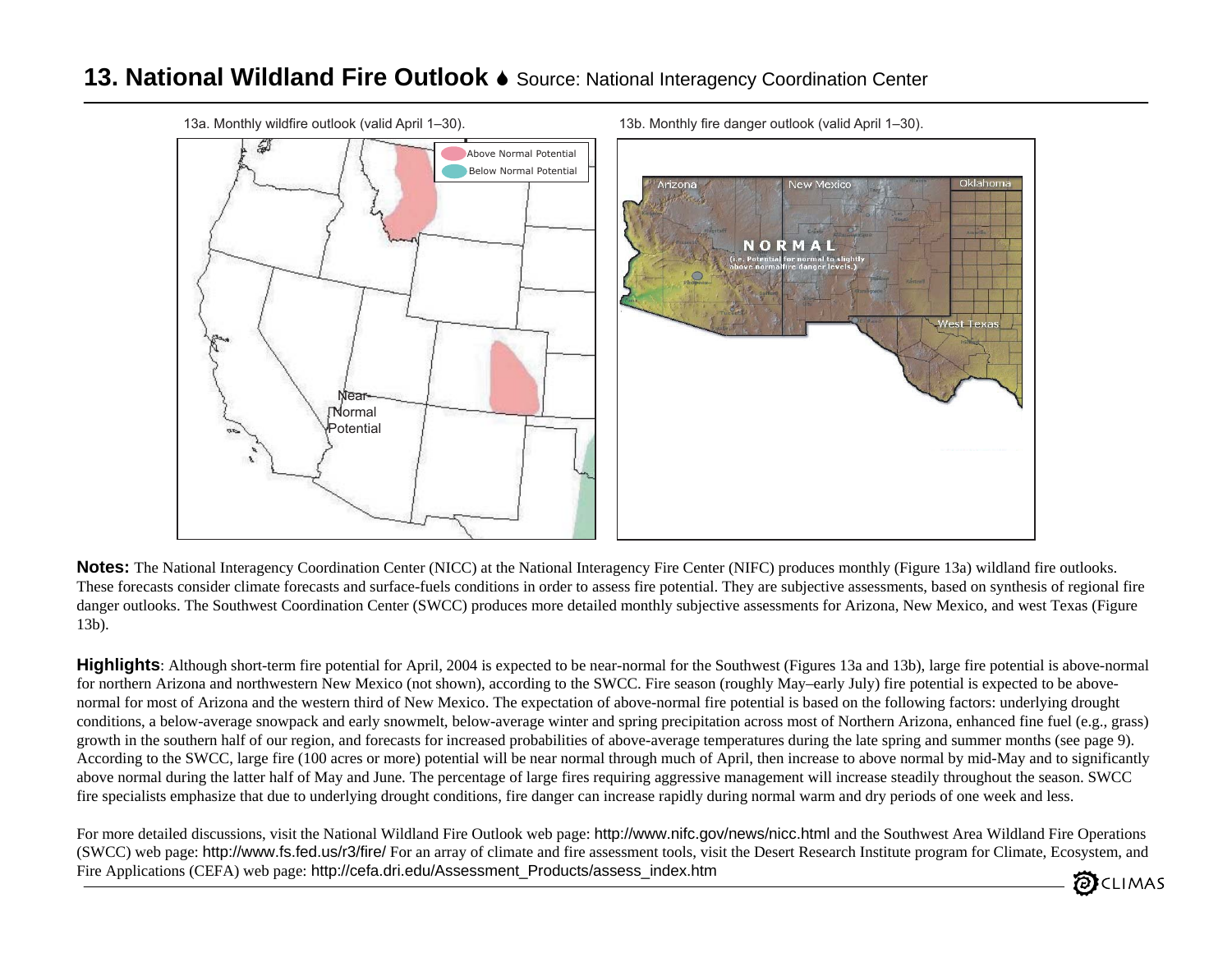### **14. Tropical Pacific Sea Surface Temperature Forecast**  6 Sources: NOAA-CPC, IRI

14a. Current (red) and past La Niña event sea surface temperature anomalies (°C) for the El Niño 3.4 monitoring region of the equatorial Pacific Ocean.



14b. IRI Probabilistic ENSO Forecast for El Niño 3.4 Monitoring Region

**Notes:** Figure 14a shows sea-surface temperature (SST) departures from the long-term average for the Niño 3.4 region in the central-eastern equatorial Pacific Ocean (120°-170°W, 5°S-5°N). SSTs in this region are a sensitive indicator of El Niño-Southern Oscillation (ENSO) conditions. Each line on the graph represents SST departures for previous La Niña events, beginning with the year before the event began  $(Yr, -1)$ , continuing through the event year  $(Yr, 0)$ , and into the decay of the event during the subsequent year (Yr. +1). The most recent SST departures are plotted as a thick red line. The magnitude of the SST departure, its timing during the seasonal cycle, and its exact location in the equatorial Pacific Ocean are some of the factors that determine the degree of impacts experienced in the Southwest.

Figure 14b shows the International Research Institute for Climate Prediction (IRI) probabilistic ENSO forecast for overlapping three month seasons. The forecast expresses the probabilities (chances) of the occurrence of three ocean conditions in the ENSO-sensitive Niño 3.4 region, as follows: El Niño, neutral, La Niña. The forecast is a subjective assessment of current forecasts of ENSO prediction models. Only models that produce a new ENSO forecast every month are included in the assessment. The forecast takes into account the indications of the individual forecast models (including expert knowledge of model skill and how that skill varies seasonally), an average of the models, and additional factors such as the very latest observations. The forecast considers El Niño conditions as occurring during the warmest 25 percent of Niño 3.4 SSTs during the three month period in question; La Niña conditions are the coolest 25 percent of Niño 3.4 SSTs, and neutral conditions define the remaining 50 percent of observations.

**Highlights:** Both the IRI and NOAA Climate Prediction Center (CPC) suggest that near-neutral ENSO conditions will continue over the coming 3 to 6 months. Sea-surface temperatures in the ENSO-sensitive Niño 3.4 region are currently near average (Figure 14a), and atmospheric conditions do not support the development of either El Niño or La Niña episodes during 2004. According to the IRI, there is an approximately 40 percent probability of El Niño developing during the summer (Figure 14b), which is somewhat greater than the historical average probability (25 percent). The state of ENSO in June has some tendency to persist during the rest of the year, thus there is a *slightly* enhanced probability of El Niño developing during the remainder of 2004. The probability of La Niña, which brings dry winter conditions to the Southwest, developing is exceedingly low (Figure 14b).

For a technical discussion of current El Niño conditions, visit: http://www.cpc.ncep.noaa.gov/products/analysis\_monitoring/enso\_advisory/ For more information about El Niño and to access graphics similar to the figure above, visit: http://iri.columbia.edu/climate/ENSO/

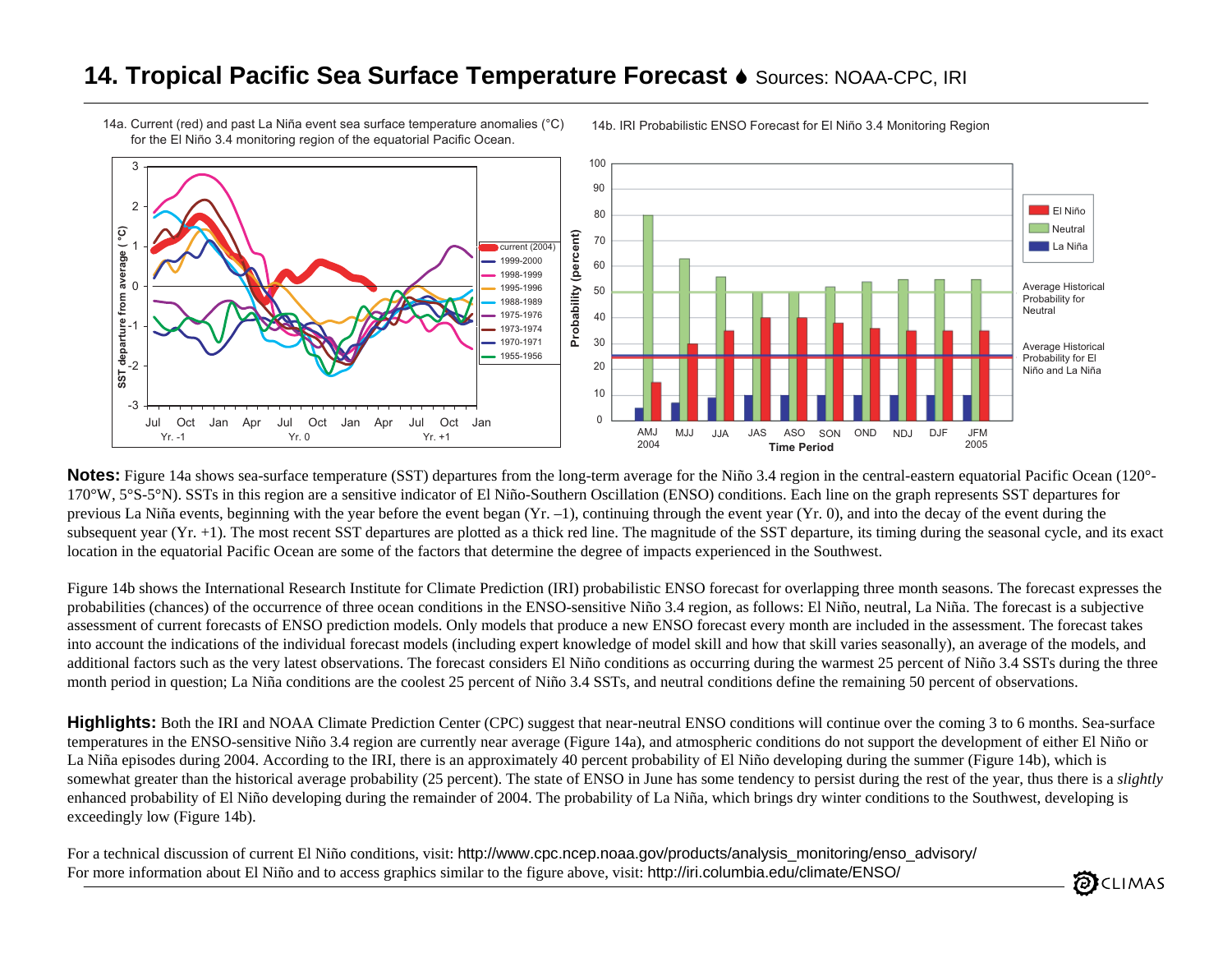### **15. Temperature Verification: January–March 2004 ♦ Source: NOAA Climate Prediction Center**

15a. Long-lead U.S. temperature forecast for January–March 2004. 15b. Average temperature (in °F) for January–March 2004.



Percent Likelihoodof Above and BelowAverage Temperatures\* \*EC indicates no forecasted anomalies due to lack of model skill.33% - 39% B = Below<br>40% - 49% 33% - 39% 40% - 49% A = Above 50% - 59%



**Notes:** Figure 15a shows the NOAA Climate Prediction Center (CPC) temperature outlook for the months January–March 2004. This forecast was made in December 2003.

The January–March 2004 NOAA CPC outlook predicts the likelihood (chance) of aboveaverage, average, and below-average temperature, but not the magnitude of such variation. The numbers on the maps do not refer to degrees of temperature. Care should be exercised when comparing the forecast (probability) map with the observed temperature maps described below.

Using past climate as a guide to average conditions and dividing the past record into 3 categories, there is a 33.3 percent chance of above-average, a 33.3 percent chance of average, and a 33.3 percent chance of below-average temperature. Thus, using the NOAA CPC likelihood forecast, in areas with light brown shading there is a 33.3–39.9 percent chance of above-average, a 33.3 percent chance of average, and a 26.8–33.3 percent chance of below-average precipitation. Equal Chances (EC) indicates areas where reliability (i.e., the skill) of the forecast is poor and no prediction is offered.

Figure 15b shows the observed average temperature between January–March 2004 (°F). Figure 15c shows the observed departure of temperature ( $\rm{^{\circ}F}$ ) from the average for January– March 2004.

In all of the figures on this page, the term *average* refers to the 1971–2000 average. This practice is standard in the field of climatology.

15c. Average temperature departure (in °F) for January–March 2004.



**Highlights:** The NOAA-CPC January–March 2004 forecast for increased probabilities of above-average temperatures was on the mark for most of the western United States. A swath from east Texas to Mississippi exhibited above-average temperatures, when the forecast was for increased probabilities of below-average temperature. Overall, the forecast skill was quite good for this outlook period.

25